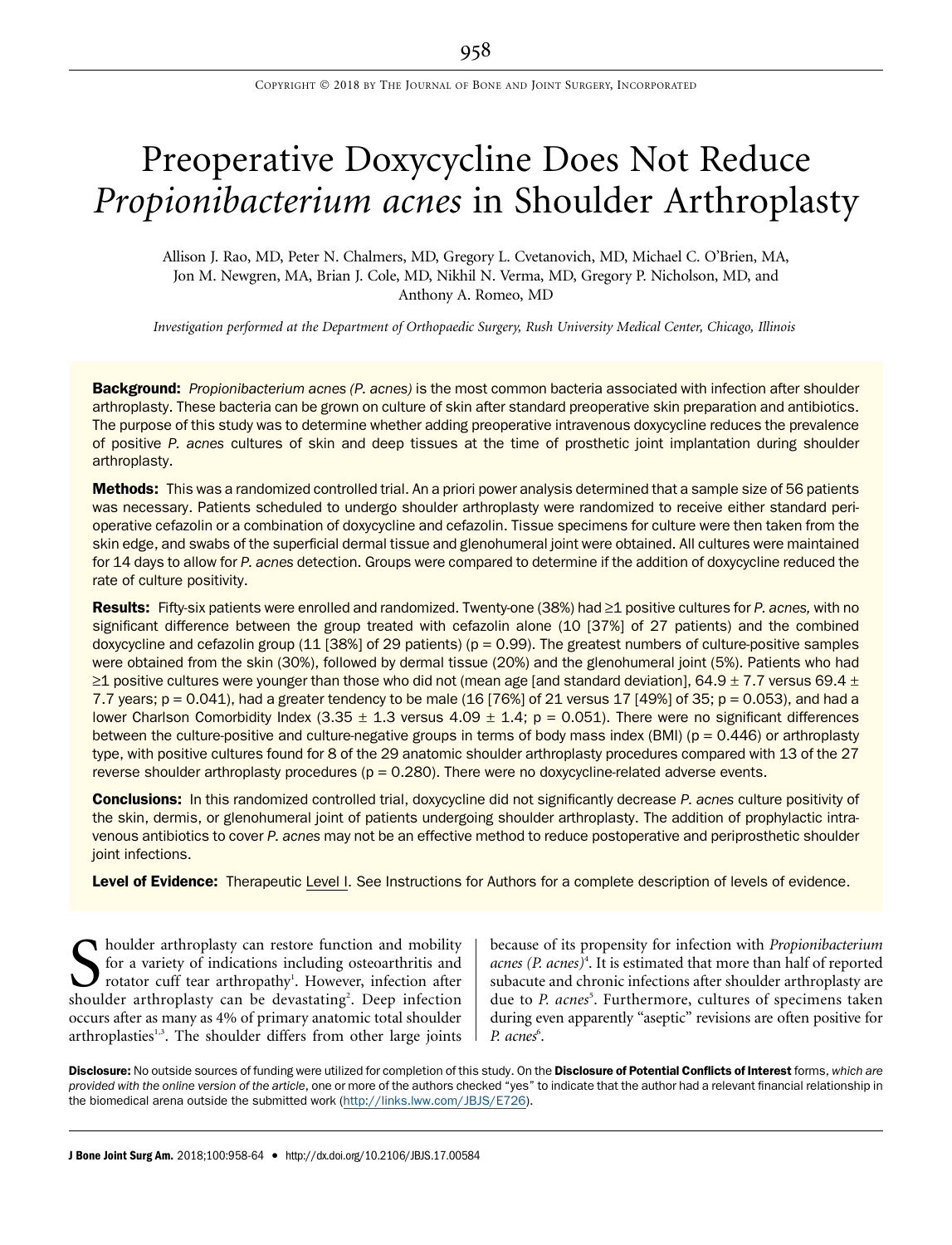THE JOURNAL OF BONE & JOINT SURGERY · JBJS.ORG VOLUME  $100-A \cdot N$ UMBER  $11 \cdot$  JUNE 6, 2018

The shoulder is a challenging area for preoperative skin sterilization because of the numerous pilosebaceous glands and hair follicles that permit the rich growth of bacterial flora, which are not sterilized by currently used skin preparations and preoperative antibiotics<sup>3,7</sup>. Skin flora from within these areas such as Staphylococcus aureus, Staphylococcus epidermidis, P. acnes, and Corynebacterium species are the most commonly isolated organisms from postoperative shoulder infections<sup>8,9</sup>. P. acnes commonly colonizes pilosebaceous follicles of the skin and is among the main causes of facial and bodily acne vulgaris. Because these anaerobic, slow-growing bacteria live primarily within the skin instead of on the skin surface, they are relatively inaccessible to standard preoperative skin preparation and can thus contaminate shoulder arthroplasty<sup>10</sup>.

Perioperative best practices for antibiotics for shoulder arthroplasty are currently the same as those for all other procedures. These guidelines recommend 2 to 3 g of intravenous cefazolin given within 60 minutes prior to the incision. This regimen offers excellent coverage of standard skin Staphylococcus species. In a previous study by Matsen et al., patients who received preoperative ceftriaxone and vancomycin nevertheless had a 30% rate of positive deep-tissue cultures for P.  $acnes<sup>11</sup>$ .

The dermatology literature has shown doxycycline, azithromycin, and fluoroquinolones to be significantly more effective for the treatment of acne vulgaris than cephalosporins and/or vancomycin $12-16$ . Doxycycline is well documented for use against P. acnes, and it is well tolerated, inexpensive, and available for intravenous use<sup>17,18</sup>. Additionally, although P. acnes is developing resistance to other frequently administered antibiotics, resistance to doxycycline is extremely rare<sup>16</sup>.

The purpose of this study was to determine whether adding preoperative prophylactic intravenous doxycycline reduces the prevalence of P. acnes positivity of cultures of specimens obtained from the skin and deep tissues at the time of shoulder arthroplasty. A secondary purpose of the study was to determine risk factors for culture positivity. We hypothesized that the addition of doxycycline would reduce the prevalence of culture positivity for P. acnes.

#### Materials and Methods

#### Study Design and Patients

This study was approved by our institutional review board and<br>registered at ClinicalTrials.gov (protocol number 15052002). Patients scheduled to be treated with primary anatomic total shoulder arthroplasty or reverse total shoulder arthroplasty by the senior authors (B.J.C., N.N.V., G.P.N., and A.A.R.) were screened for eligibility. Inclusion criteria included primary osteoarthritis, rotator cuff arthropathy, or posttraumatic arthritis for which an anatomic or reverse total shoulder arthroplasty was considered to be indicated. Patients who had a recent corticosteroid injection were included, but this information was not documented or recorded for the purposes of the present study. The exclusion criteria consisted of any prior arthroscopic or open shoulder surgery on the affected side, a known history of infection or recent antibiotic use within 90 days of enrollment, and a known allergy to doxycycline or penicillin.

PREOPERATIVE DOXYCYCLINE DOES NOT REDUCE PROPIONIBACTERIUM ACNES IN SHOULDER ARTHROPLASTY

#### Randomization

After providing informed consent, patients were randomized in a 1-to-1 ratio into either the control group or the treatment group. All patients received standard perioperative antibiotics with a weight-based dose of cefazolin  $(2 \text{ g for } \leq 120 \text{ kg and } 3 \text{ g})$ for >120 kg) begun within 1 hour prior to the incision and continued for 24 hours postoperatively. The control group did not receive any additional antibiotic treatment. The treatment group received 100 mg of doxycycline intravenously in addition to the cefazolin prior to the incision. Randomization was performed preoperatively using opaque envelopes selected at the time of enrollment and consent. As the only outcome of the study was culture positivity of specimens obtained at the time of surgery, we did not include a placebo and the surgeon and patient were not blinded to the treatment.

#### Surgical Procedure

Patients underwent a standard or reverse total shoulder arthroplasty that included standard skin preparation with both alcohol and chlorhexidine (ChloraPrep; Becton, Dickinson and Company [BD]). The patients did not use any other preadmission skin cleaning or scrub. Surgical Ioban drapes (3M) were used in all cases. The axilla is not routinely shaved at our institution. In the treatment group, the doxycycline was infused starting 90 minutes prior to skin incision. This infusion was given over 1 hour to prevent thrombophlebitis as per the recommendations of our pharmacist. Once the doxycycline infusion was complete, the line was flushed with normal saline solution and cefazolin was infused over 30 minutes prior to skin incision. In the control group, the cefazolin was infused over 30 minutes prior to skin incision.

During the procedure, specimens were taken, for aerobic and anaerobic cultures, via (1) an excisional tissue biopsy of the skin edge, (2) a tissue swab of the superficial dermal tissue within the incision, and (3) a tissue swab of the glenohumeral joint. The excision of the skin edge, removing a specimen approximately 1 cm in length and 3 mm in width from the medial edge at the middle of the incision, was performed first, immediately after incision. Next, also immediately after the incision, the swab of the superficial dermal tissue within the incision was performed. Finally, after the joint was entered by takedown of the subscapularis, the swab of the glenohumeral joint (the humeral head surface) was obtained. Both aerobic and anaerobic cultures of each of these specimens were incubated for 14 days to allow P. acnes detection<sup>19</sup>. We followed our standard surgical protocol, using a separate knife and instrumentation for superficial dissection and deep dissection.

The results of culture were not routinely discussed with the patients unless they inquired about the results. Patients who had culture positivity were not treated with any additional antibiotics.

# Culture Technique

Tissue processing and culture were performed by our institution's microbiology laboratory. All tissue specimens were processed within 1 hour after surgery in a laminar-flow biological safety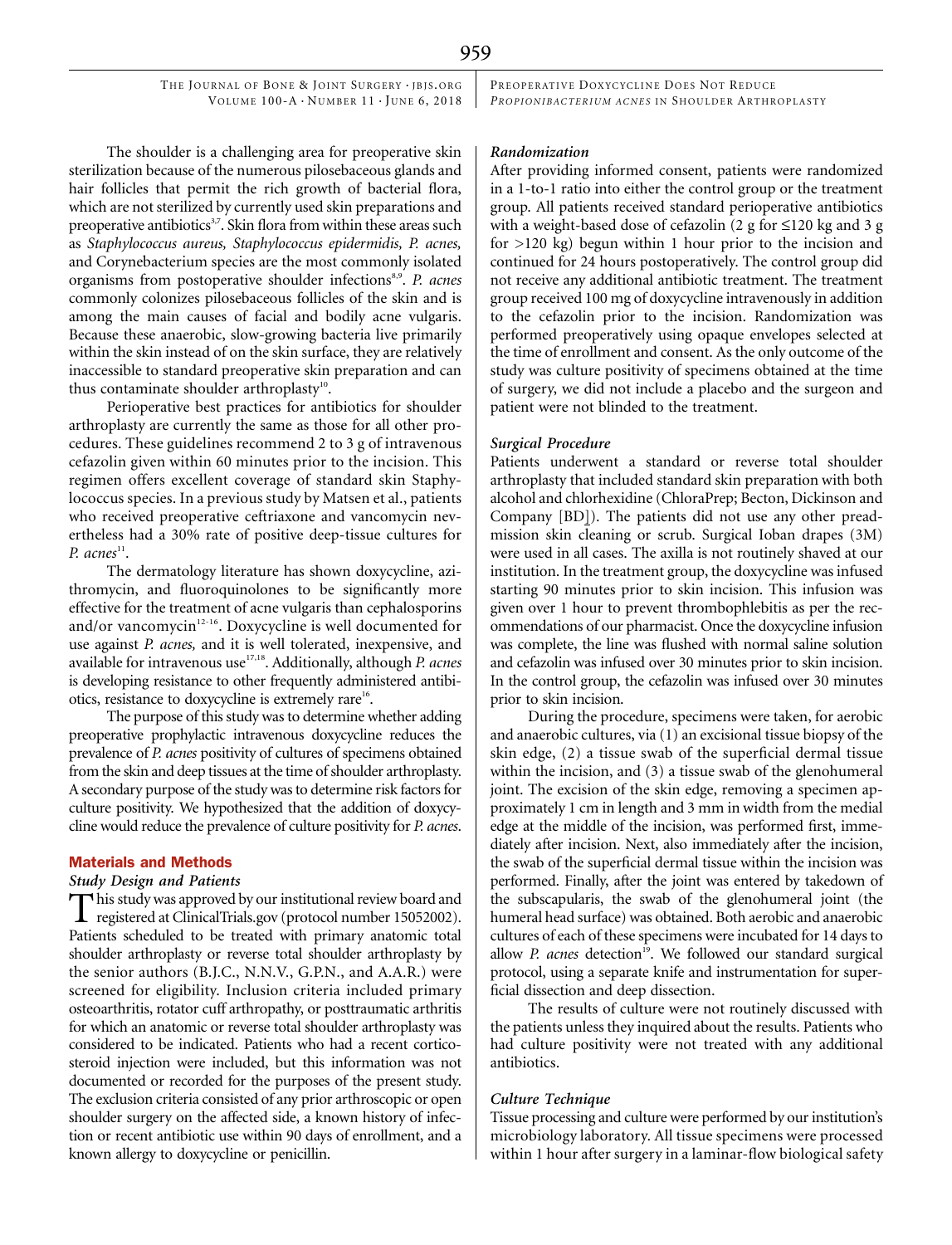

Fig. 1

CONSORT (Consolidated Standards of Reporting Trials) flow diagram for patients in the trial.

cabinet. Tissue samples and swabs were handled by the microbiology technicians using standard sterile technique. Tissue specimens from the skin edge were homogenized in sterile saline solution. With use of sterile technique, the homogenized tissue samples were inoculated onto the following microbiological media: blood agar, chocolate agar, Brucella agar, MacConkey

|                                            | <b>TABLE I Comparison of Demographics Between Treatment Groups</b> |                              |                                         |          |  |  |
|--------------------------------------------|--------------------------------------------------------------------|------------------------------|-----------------------------------------|----------|--|--|
| Variable                                   | Overall $(N = 56)$                                                 | Cefazolin Only<br>$(N = 27)$ | Doxycycline and<br>Cefazolin $(N = 29)$ | P Value* |  |  |
| Standard total shoulder arthroplasty (no.) | 29                                                                 | 15                           | 14                                      | 0.61     |  |  |
| Aget $(yr)$                                | 67.7(8.0)                                                          | 68.6(8.0)                    | 66.9 (7.9)                              | 0.42     |  |  |
| Male sex $(no. [%)$                        | 33 (59%)                                                           | 16 (59%)                     | 17 (59%)                                | 0.99     |  |  |
| BMI† $(kg/m^2)$                            | 30.1(6.2)                                                          | 30.2(5.78)                   | 29.9 (6.62)                             | 0.86     |  |  |
| CCI <sup>+</sup>                           | 3.8(1.4)                                                           | 3.9(1.6)                     | 3.8(1.1)                                | 0.71     |  |  |
| Smoker (no. [%])                           | 1(2%)                                                              | $0(0\%)$                     | 1(3%)                                   | 0.99     |  |  |

\*There was no significant difference in any variable between the cefazolin-only and doxycycline and cefazolin groups. †The values are given as the mean with the SD in parentheses.

# 960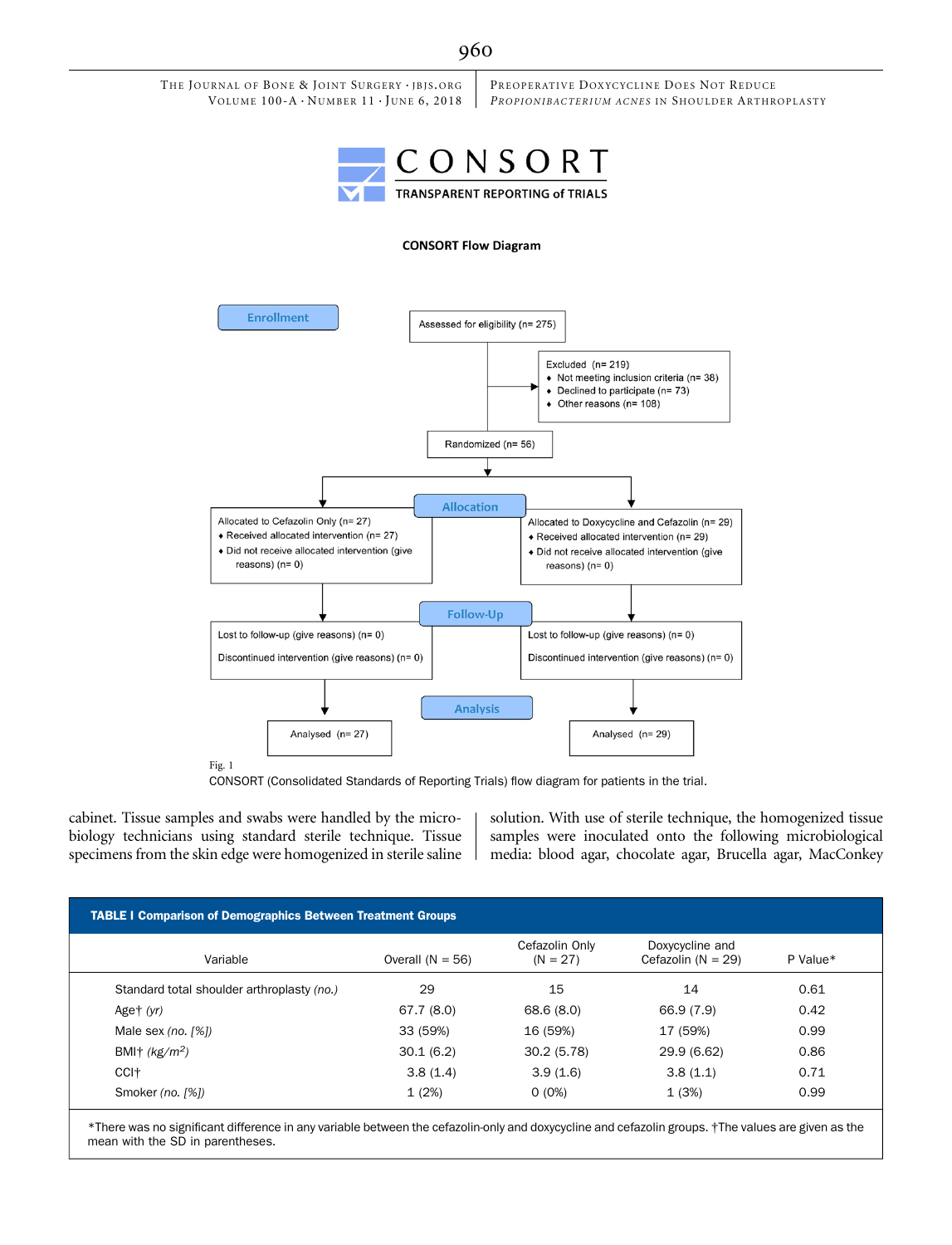

Fig. 2

There was no significant difference in the rate of P. acnes-positive cultures of the skin, dermal, or glenohumeral (GH) joint samples between the group treated with cefazolin (Ancef) only and the group treated with doxycycline (Doxy) and cefazolin.

agar, Columbia nalidixic acid agar, and phenylethyl alcohol anaerobic blood agar. All media were incubated at 37°C for 14 days. Brucella agar plates were incubated anaerobically. Media were visually examined, and the culture plates were opened only if growth was noted.

# Sample Size Determination

The primary outcome variable was a culture-positive result. An a priori power analysis was conducted, with the standard deviation (SD) culled from previous studies<sup>5,6,11,20-22</sup>. The mean rate of P. acnes culture positivity in those studies was 28% with an SD of 18.8%. For an 80% chance of detecting a 50% difference between groups, 28 patients per group, or 56 patients in total, were needed for our study.

#### Statistical Analysis

Descriptive statistics were calculated with the mean and SD for continuous variables and the frequency with percentage for categorical variables. Data were found to be normally distributed with Kolmogorov-Smirnov testing. Groups were PREOPERATIVE DOXYCYCLINE DOES NOT REDUCE PROPIONIBACTERIUM ACNES IN SHOULDER ARTHROPLASTY

compared using 2-sample t tests for continuous variables and Fisher exact tests for categorical variables. Significance was defined as  $p < 0.05$ .

#### **Results**

From February 2016 to February 2017, 56 patients were randomized for inclusion in the study. Twenty-seven patients received cefazolin alone, and 29 patients received cefazolin and doxycycline. During this time period, 275 standard or reverse total shoulder arthroplasties were performed at our institution. Although attempts were made to screen and offer inclusion to all available patients during the study period, it was sometimes not possible because there was insufficient time between insertion of the intravenous line and the time of the surgery to infuse the doxycycline, which requires an additional hour (Fig. 1).

The study groups did not differ significantly with regard to age ( $p = 0.42$ ), sex ( $p = 0.99$ ), body mass index (BMI) ( $p =$ 0.86), smoking history ( $p = 0.99$ ), or Charlson Comorbidity Index (CCI)  $(p = 0.71)$  (Table I). There was no significant difference in the percentage of patients undergoing standard total shoulder arthroplasty (15 of 27 in the control group and 14 of 29 in the treatment group) and those undergoing reverse total shoulder arthroplasty between the control and treatment groups ( $p = 0.61$ ). There was no significant difference in surgical time between the standard (average, 171 minutes) and reverse (average, 173 minutes) arthroplasties ( $p = 0.73$ ).

#### P. acnes Detection

Twenty-one (38%) of the 56 patients had at least 1 culture that was positive for P. acnes, and there was no significant difference between the study groups (10 [37%] of 27 in the control group and 11 [38%] of 29 in the treatment group;  $p = 0.99$ ). Two or more cultures were positive for 8 (14%) of the 56 patients, and there was no significant difference between the study groups (4 of 27 in the control group and 4 of 29 in the treatment group;  $p = 0.99$ ). Additionally, 3 of 27 patients in the control group and 3 of 29 patients in the treatment group had 1 skin culture that was positive for Staphylococcus epidermidis.

|                    | <b>TABLE II Stratification of P. acnes-Positive Cultures by Location</b> |                              |                                         |          |  |
|--------------------|--------------------------------------------------------------------------|------------------------------|-----------------------------------------|----------|--|
|                    | No. (%)                                                                  |                              |                                         |          |  |
| Positive Culture   | Overall $(N = 56)$                                                       | Cefazolin Only<br>$(N = 27)$ | Doxycycline and Cefazolin<br>$(N = 29)$ | P Value* |  |
| $\geq$ 1           | 21 (38%)                                                                 | 10 (37%)                     | 11 (38%)                                | 0.99     |  |
| $\geq$ 2           | 8 (14%)                                                                  | 4 (15%)                      | 4 (14%)                                 | 0.99     |  |
| Skin               | 17 (30%)                                                                 | 8 (30%)                      | 9(31%)                                  | 0.99     |  |
| Dermal tissue      | 11 (20%)                                                                 | 6 (22%)                      | 5(17%)                                  | 0.74     |  |
| Glenohumeral joint | 3(5%)                                                                    | $0(0\%)$                     | 3(10%)                                  | 0.24     |  |

\*There was no significant difference between the cefazolin-only and doxycycline and cefazolin groups with regard to the percentage of patients with a positive culture at any location.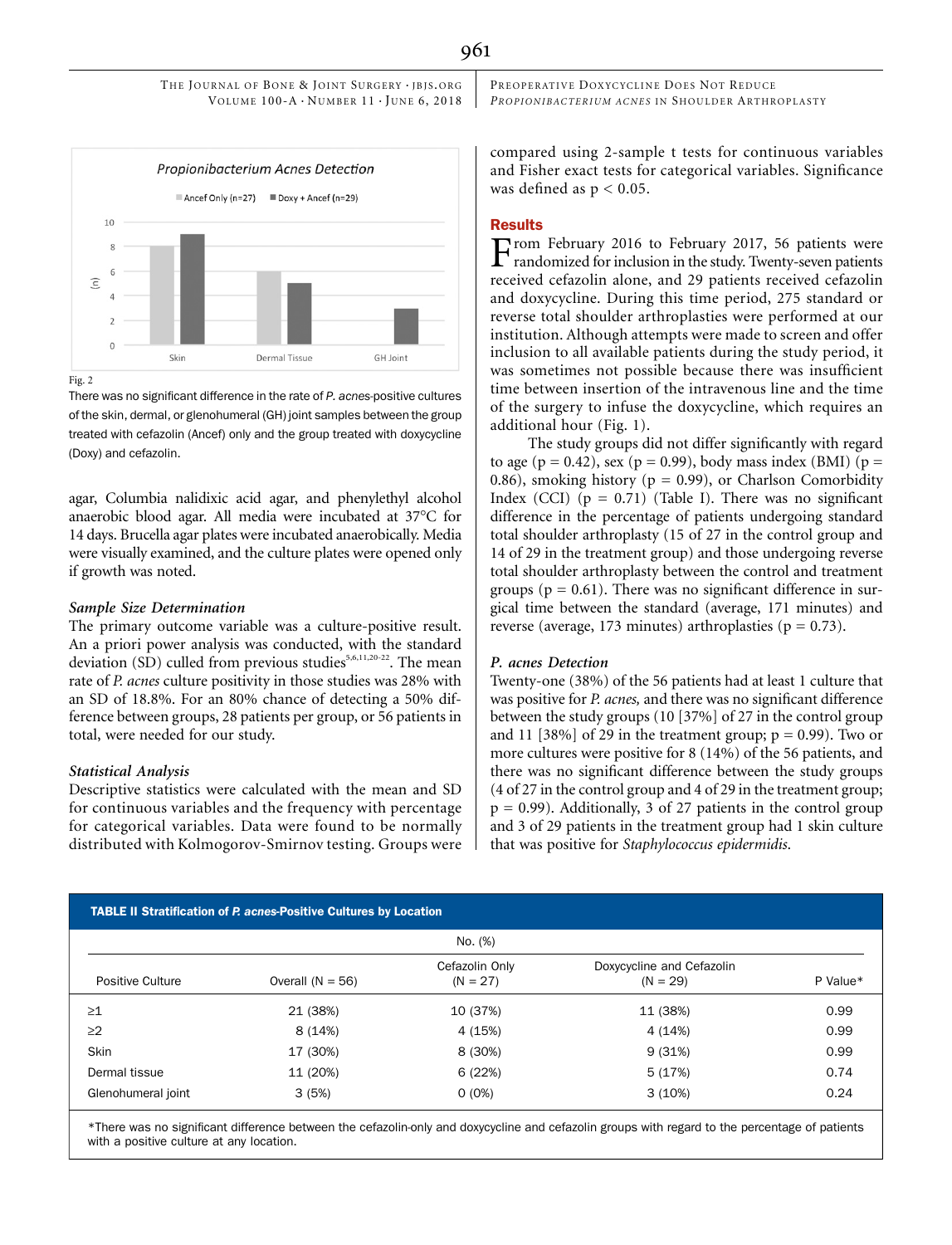THE JOURNAL OF BONE & JOINT SURGERY · JBJS.ORG VOLUME  $100-A \cdot N$ UMBER  $11 \cdot$  JUNE 6, 2018 PREOPERATIVE DOXYCYCLINE DOES NOT REDUCE PROPIONIBACTERIUM ACNES IN SHOULDER ARTHROPLASTY

|                       | $\geq$ 1 Positive Cultures | No Positive Culture |          |
|-----------------------|----------------------------|---------------------|----------|
| Variable              | $(N = 21)$                 | $(N = 35)$          | P Value* |
| Aget $(yr)$           | 64.9 (7.7)                 | 69.4 (7.7)          | 0.041    |
| Male sex (no. $[%]$ ) | 16 (76%)                   | 17 (49%)            | 0.053    |
| CCI <sup>+</sup>      | 3.35(1.3)                  | 4.09(1.4)           | 0.051    |
| BMI† $(kg/m^2)$       | 29.2(5.8)                  | 30.6(6.5)           | 0.446    |

\*The 21 patients with ≥1 positive cultures were significantly younger and more likely to be male and had a significantly lower mean CCI. †The values are given as the mean with the SD in parentheses.

The greatest number of culture-positive samples were obtained from the skin (17 [30%] of the 56 patients), followed by those taken from the dermal tissue (11 [20%] of 56), and the lowest number of culture-positive samples were obtained from the glenohumeral joint (3 [5%] of 56) (Fig. 2). A Fisher exact test assessing the effect of culture-sample location showed no significant difference between the control and treatment groups ( $p = 0.99$  for skin cultures,  $p = 0.74$  for dermal cultures, and  $p = 0.24$  for cultures of specimens from the glenohumeral joint (Table II).

# Factors Associated with Positive Cultures

There were significant demographic differences between the 21 patients with  $\geq$ 1 positive cultures and the 35 without positive cultures. Patients with  $\geq 1$  positive cultures were younger  $(p = 0.041)$ , were more likely to be male  $(p = 0.053)$ , and had a lower mean CCI ( $p = 0.051$ ). There were no significant differences in BMI ( $p = 0.446$ ) or arthroplasty type ( $p = 0.280$ ) (Table III).

#### Adverse Events

No doxycycline-related adverse events were reported.

#### **Discussion**

The purpose of this randomized controlled trial was to deter- $\perp$  mine whether the addition of intravenous doxycycline to the preoperative prophylactic antibiotic regimen prior to primary standard or reverse total shoulder arthroplasty reduces the prevalence of positive P. acnes cultures of skin and deep tissues. Doxycycline was selected as it is widely used to treat acne vulgaris caused by P. acnes; it is well tolerated, inexpensive, and available for intravenous use; and antibiotic resistance is rare $12-17,19$ . We found that doxycycline did not significantly decrease P. acnes culture positivity. As utilization of shoulder arthroplasty continues to grow in the United States, tackling the problem of P. acnes will continue to be an issue to combat postoperative wound infection and periprosthetic shoulder joint infection.

This study demonstrated a 38% detection rate of P. acnes at the time of shoulder arthroplasty. Culture positivity was most common at the skin (30%) and dermal tissue (20%), with only 5% of the glenohumeral joint swabs being positive for P. acnes. The higher rate of positive cultures of skin and dermal tissue is likely related to known colonization of P. acnes within the pilosebaceous glands and hair follicles about the shoulder girdle. Prior studies have demonstrated a high rate of P. acnes culture positivity about the shoulder and at the time of shoulder surgery<sup>23-25</sup>. Koh et al. found a 73% rate of P. acnes detection on culture of swabs of the superficial skin and swabs of the coracoid after subscapularis takedown during primary shoulder arthroplasty, with an association with male sex, the presence of hair, and a history of a steroid injection<sup>26</sup>. Levy et al. found a 42% detection rate of P. acnes in tissue samples and synovial fluid isolated from the glenohumeral joint at the time of primary shoulder replacement<sup>27</sup>. Our findings are within the limits of other reported rates of P. acnes detection in both skin and dermal tissue samples obtained at the time of shoulder surgery; our rate of deep infection at the glenohumeral joint is lower than that reported by Levy et al.<sup>27</sup>, and we cannot suggest that use of doxycycline decreases deep colonization.

P. acnes culture positivity was significantly more frequent for younger patients, males, and patients with a lower CCI. Koh et al. similarly found that both male sex and the presence of hairy patches were independently associated with increased P. acnes detection in samples obtained at the time of primary shoulder arthroplasty<sup>26</sup>. Mook et al. corroborated those conclusions, finding a significant association between male sex and culture positivity of samples obtained at the time of open shoulder surgery<sup>24</sup>. Prior studies have shown that males have a higher prevalence of pilosebaceous glands, leading to the increased prevalence of P. acnes<sup>5,26</sup>. Men also produce more sebum as an effect of androgen hormones, an environment that harbors growth of P. acnes<sup>7,24</sup>. Our study confirmed the findings of previous studies that P. acnes is more prevalent in males. To our knowledge, the increased rate of colonization in younger patients has not been previously reported in the orthopaedic literature. The reason for this increase in younger patients could be similar to the explanation for the higher prevalence in males, with younger patients having higher levels of testosterone, growth hormone, and 5a-dihydrotesterosterone  $(5\alpha$ -DHT), increasing sebum production in the axilla<sup>28</sup>.

While not commonly used as a perioperative antibiotic, doxycycline has previously been shown to be a safe and efficacious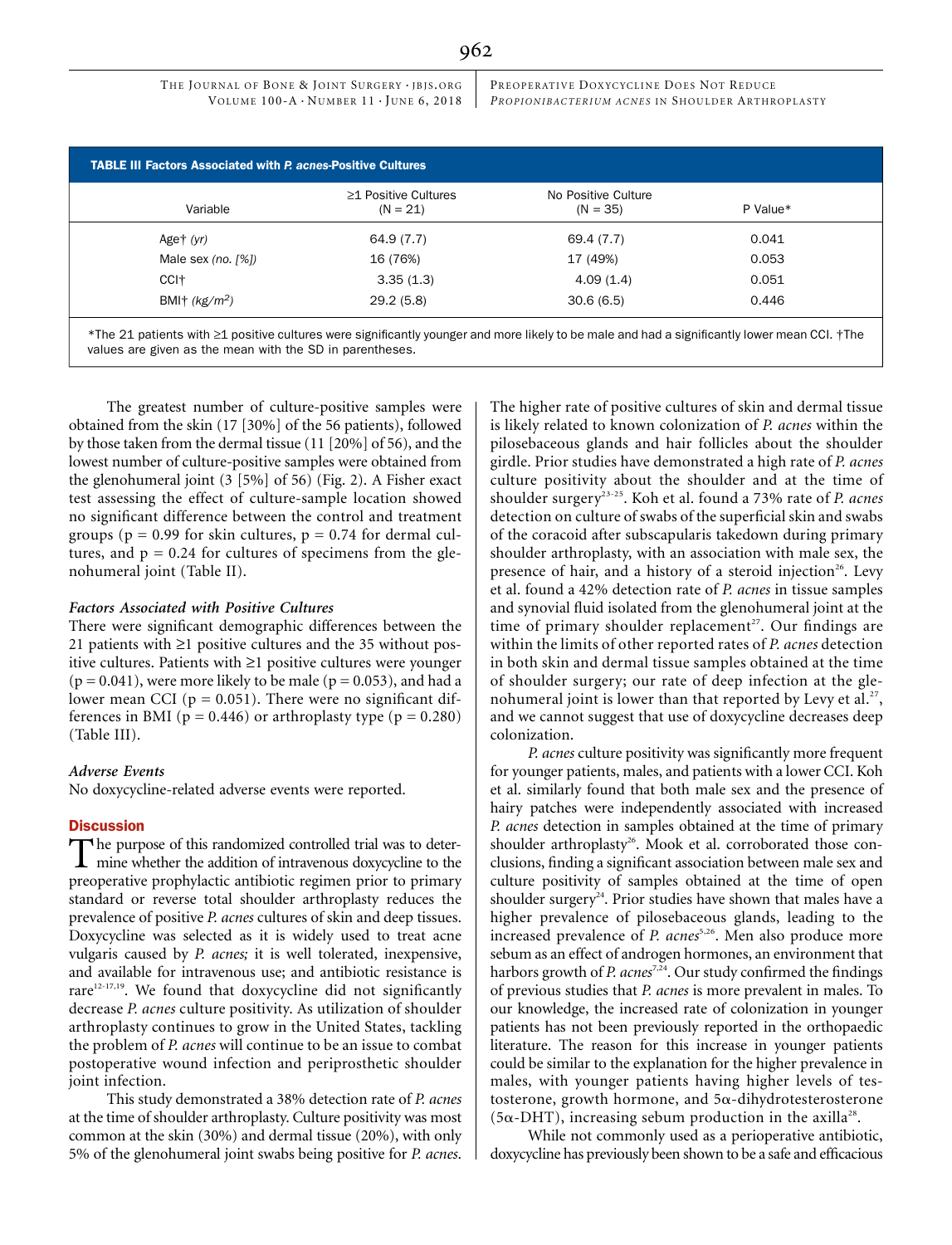963

antibiotic that is widely utilized in variety of settings. Because of its efficacy and the low resistance to it, doxycycline is often used for severely ill, hospitalized patients, such as those with pneumonia, methicillin-resistant Staphylococcus aureus infection, pelvic inflammatory disease, and rickettsial infections<sup>12,29,30</sup>. Risks include allergic reaction; however, documented adverse effects are not severe or life-threatening. In a randomized controlled trial, intravenous doxycycline was administered to patients daily for 21 days, followed by once weekly for an additional 8 weeks, for treatment of severe community-acquired pneumonia29. Forty-two percent of the patients experienced an adverse event related to the infusion; however, these events were equally frequent in patients receiving a placebo. Overall, there were no major severe or life-threatening doxycycline-related events, and doxycycline was found to be an effective and inexpensive therapy. There were also no doxycycline-related adverse events during the period of our study.

Our study had several limitations. The selection of doxycycline for investigation was based on dermatology literature; however, this agent is bacteriostatic, not bactericidal. Therefore, in the acute preoperative period, it may have little effect on P. acnes as it works by preventing growth rather than killing bacteria<sup>31</sup>. Additionally, we did not document whether patients had had previous injections into the glenohumeral joint or subacromial space. As previous studies<sup>26</sup> have shown an increased rate of P. acnes culture positivity for those who have undergone a prior injection, this may have influenced the results of our study. Our sample size was based on an a priori power analysis that assumed a 50% reduction in P. acnes culture positivity, which may be unrealistic. Thus, our sample size may have been too small to detect relevant differences. The patients were not blinded to their treatment group as no placebo was used. However, it is unlikely that this would affect the culture results.

Being that we did not include a control sample culture specimen, and other reports have shown that P. acnes can be detected in up to 13% of sterile control specimens<sup>24</sup>, we may have had false-positive results. Nevertheless, if there was an equal number of false-positive sterile sample cultures in each group, it is unlikely that this would affect the results. We obtained only 3 culture specimens from each patient, all at the time of the initial incision and exposure; additional cultures at the end of the procedure could have been clinically relevant, providing information on potential contamination during the surgical procedure. We also excised a sample from the skin edge, rather than using a swab as we did for the dermal tissue and glenohumeral joint. This was done to include the entire epidermal layer to identify P. acnes beyond the surface layer, but we may have included dermal tissue and in so doing increased the detection of P. acnes in the skin samples. Additionally, there is no current gold standard for detection of P. acnes. Our cultures were incubated for 14 days to allow detection; however, the rate of false-positive results has not been clearly elucidated in the current literature<sup>19,24</sup>. Because an objective measure of P. acnes detection was chosen as the outcome of interest, no placebo was used in this study and the surgeons, clinical staff, and patients were not blinded to treatment. Finally, we did not evaluate the long-term implications and outcomes of positive cultures for P. acnes in the development of later infections.

Our study demonstrated that neither current prophylactic measures, including intravenous cefazolin, nor the addition of intravenous doxycycline is effective against P. acnes, as almost  $40\%$  of the patients in our study had  $\geq 1$  positive intraoperative cultures. It is not known if positive intraoperative cultures at the time of primary surgery are related to late periprosthetic joint infection. However, this study showed that risk factors for P. acnes positivity include young age, male sex, and fewer medical comorbidities. Future studies will need to determine how prophylactic measures must be modified to address these bacteria. Intravenous preoperative antibiotics that are bacteriostatic or bactericidal and used to treat P. acnes in other conditions do not appear to eliminate P. acnes colonization about the shoulder. Potential tactics may include a longer oral course of preoperative antibiotics or a different surgical site preparation.  $\blacksquare$ 

Allison J. Rao, MD1 Peter N. Chalmers, MD<sup>1,2</sup> Gregory L. Cvetanovich, MD<sup>1</sup> Michael C. O'Brien, MA1 Jon M. Newgren, MA1 Brian J. Cole, MD<sup>1</sup> Nikhil N. Verma, MD<sup>1</sup> Gregory P. Nicholson, MD<sup>1</sup> Anthony A. Romeo, MD<sup>1</sup>

<sup>1</sup>Department of Orthopaedic Surgery, Rush University Medical Center, Chicago, Illinois

2 Department of Orthopaedic Surgery, University of Utah, Salt Lake City, Utah

ORCID iD for A.J. Rao: 0000-0002-3460-5409

# **References**

- 1. Bohsali KI, Bois AJ, Wirth MA. Complications of shoulder arthroplasty. J Bone Joint Surg Am. 2017 Feb 1;99(3):256-69.
- 2. Marcheggiani Muccioli GM, Huri G, Grassi A, Roberti di Sarsina T, Carbone G, Guerra E, McFarland EG, Doral MN, Marcacci M, Zaffagnini S. Surgical treatment of infected shoulder arthroplasty. A systematic review. Int Orthop. 2017 Apr;41(4):823- 30. Epub 2017 Jan 26.
- 3. Saltzman MD, Marecek GS, Edwards SL, Kalainov DM. Infection after shoulder surgery. J Am Acad Orthop Surg. 2011 Apr;19(4):208-18. Epub 2011 Apr 06.

4. Shields MV, Abdullah L, Namdari S. The challenge of Propionibacterium acnes and revision shoulder arthroplasty: a review of current diagnostic options. J Shoulder Elbow Surg. 2016 Jun;25(6):1034-40. Epub 2016 Mar 30.

5. Pottinger P, Butler-Wu S, Neradilek MB, Merritt A, Bertelsen A, Jette JL, Warme WJ, Matsen FA 3rd. Prognostic factors for bacterial cultures positive for Propionibacterium acnes and other organisms in a large series of revision shoulder arthroplasties performed for stiffness, pain, or loosening. J Bone Joint Surg Am. 2012 Nov 21;94(22):2075-83.